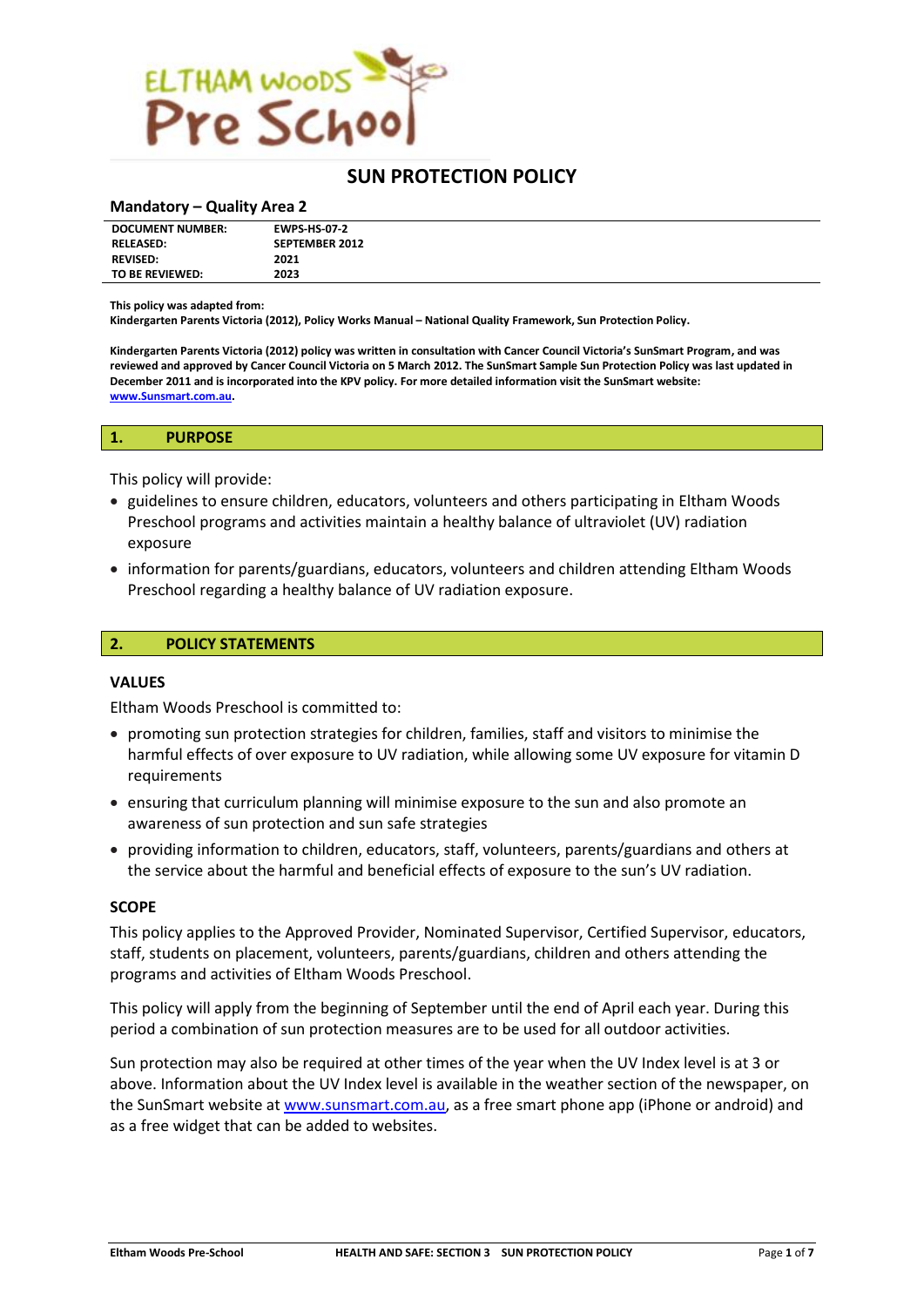## **3. PROCEDURES**

## **THE APPROVED PROVIDER IS RESPONSIBLE FOR:**

- maintaining membership of the SunSmart early childhood program
- ensuring that this policy is up to date with current SunSmart recommendations: [www.sunsmart.com.au](http://www.sunsmart.com.au/)
- ensuring parents/guardians are informed about the *Sun Protection Policy* on enrolment, including the need to provide an appropriate sunhat and clothing for sun protection (refer to *Definitions*) for their child when attending the service
- providing a supply of sunscreen for use on all persons to whom this policy applies
- providing spare SunSmart hats for children that attend without an appropriate SunSmart hat from home
- ensuring parents/guardians provide an authority for staff to apply sunscreen prior to their child commencing at the service (Attachment 1) and that this is stored with each child's enrolment record (refer to *General Definitions*)
- ensuring children wear appropriate sunhats, clothing for sun protection and sunscreen when attending the service
- providing appropriate spare sunhats for children and adults that will be laundered after each use
- ensuring there is adequate shade in the service grounds to protect children from overexposure to UV radiation (Regulation 114)
- ensuring that program planning includes the application of a combination of sun protection measures for outdoor activities during the times specified in the *Scope* of this policy
- ensuring that the availability of shade is considered in a risk assessment prior to conducting excursions and other outdoor events (Regulations 100, 101)
- ensuring that information on sun protection is incorporated into the educational program (refer to the SunSmart website)
- ensuring educators, staff, children and other participants at the service wear sunhats, clothing for sun protection and sunglasses (optional) when outside, apply sunscreen and seek shade during the times specified in the *Scope* of this policy
- reinforcing this policy by providing information on sun protection (available on the SunSmart website) to service users via newsletters, noticeboards, meetings and websites etc.

## **THE NOMINATED SUPERVISOR IS RESPONSIBLE FOR:**

- ensuring parents/guardians are informed of the *Sun Protection Policy* on enrolment, including the need to provide an appropriate sunhat and clothing for sun protection (refer to *Definitions*) for their child when attending the service
- obtaining a parent's/guardian's authority for staff to apply sunscreen prior to their child commencing at the service (Attachment 1) and storing this with each child's enrolment record (refer to *General Definitions*)
- ensuring program planning includes the application of a combination of sun protection measures for outdoor activities during the times specified in the *Scope* of this policy
- ensuring the SunSmart UV Alert on the SunSmart website is accessed to check the daily local sun protection times to assist with the implementation of this policy
- ensuring information on sun protection is incorporated into the educational program (refer to the SunSmart website)
- ensuring that the availability of shade is considered in a risk assessment prior to conducting excursions and other outdoor events (Regulations 100, 101).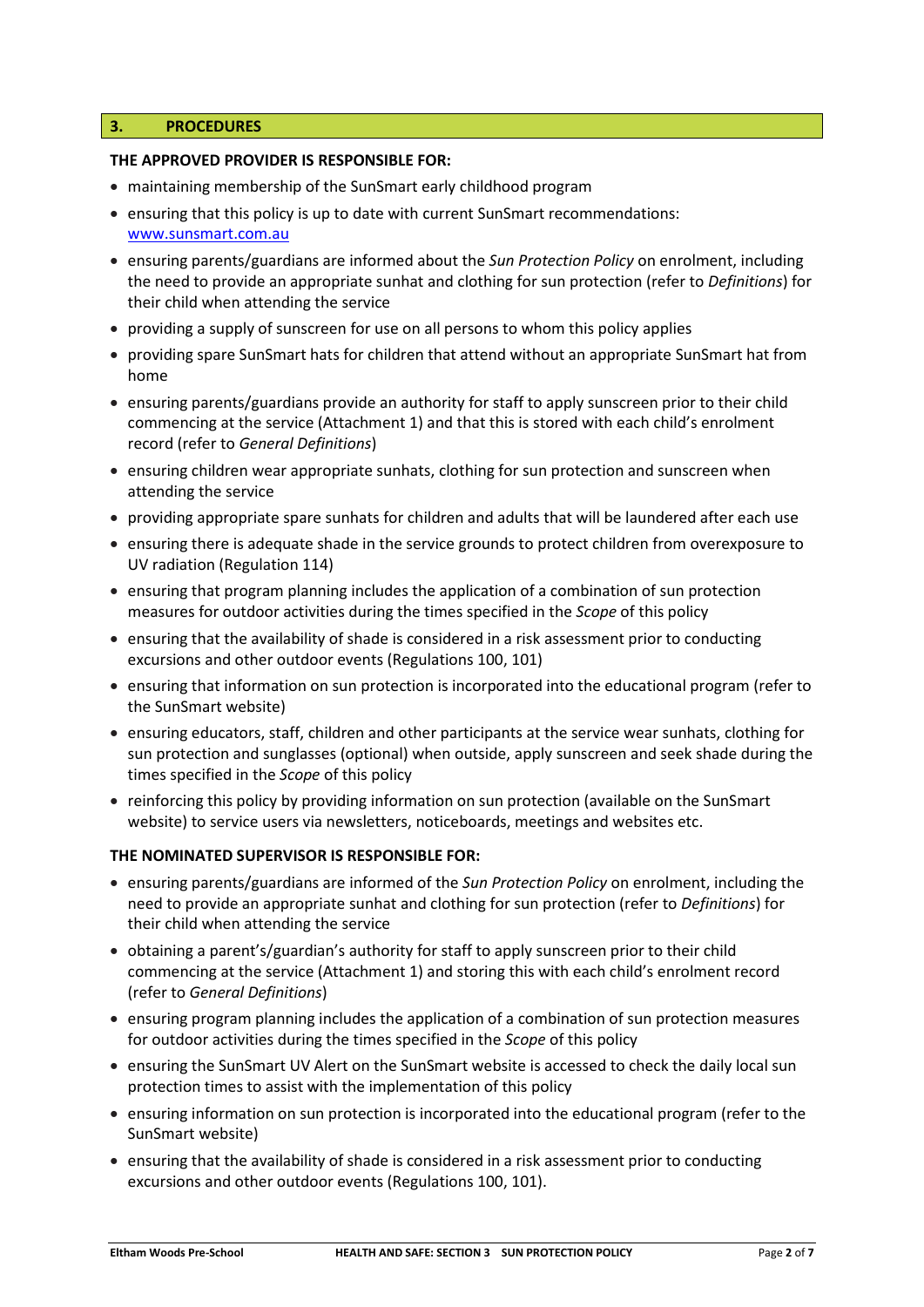## **CERTIFIED SUPERVISORS AND OTHER EDUCATORS ARE RESPONSIBLE FOR:**

- accessing the SunSmart UV Alert on the SunSmart website to check the daily local sun protection times to assist with the implementation of this policy
- wearing sunhats, clothing for sun protection (refer to *Definitions*) and sunglasses (optional) when outside, applying sunscreen and seeking shade during the times specified in the *Scope* of this policy
- ensuring each child, and any other participant at the service, wears an appropriate sunhat, clothing for sun protection and sunscreen for all outdoor activities during the times specified in the *Scope* of this policy
- checking that all sunhats brought to the service meet the SunSmart recommendation for adequate protection, are named and stored individually
- Ensuring each child without an appropriate hat wears a SunSmart hat provided by the preschool
- ensuring spare sunhats are laundered after each use
- applying sunscreen (refer to *Definitions*) to children's exposed skin except in cases where parents/guardians have not given authority. Where possible this should be done 20 minutes before going outdoors. Children, where appropriate, will be encouraged to apply sunscreen with the assistance of an educator (sunscreen is to be reapplied every two hours).
- ensuring that children without appropriate sunhats or clothing for sun protection play in the shade or in a suitable area protected from the sun
- encouraging children to seek shade when playing outside and utilise shaded areas for outdoor equipment that is not fixed during the times specified in the *Scope* of this policy
- ensuring that sun protection strategies are a priority when planning excursions
- co-operating with their employer with respect to any action taken by the employer to comply with the *Occupational Health and Safety Act 2004*.

# **PARENTS/GUARDIANS ARE RESPONSIBLE FOR:**

- providing a named, *SunSmart* approved sunhat (refer to *Definitions*) for their child's use at the service
- applying sunscreen to their child before the commencement of each session during the times specified in the *Scope* of this policy
- providing written authority for staff to apply sunscreen to their child. Parents/guardians of children with naturally very dark skin may decide not to provide this authority to ensure their child receives adequate levels of vitamin D (Attachment 1). This should also be discussed with educators at the service
- providing, at their own expense, an alternative sunscreen to be left at the service if their child has a particular sensitivity to the sunscreen provided by the service and monitoring the expiry date
- wearing a sunhat, clothing for sun protection (refer to *Definitions*) and sunglasses (optional) when outside at the service, applying sunscreen and seeking shade during the times specified in the *Scope* of this policy.

# **VOLUNTEERS AND STUDENTS, while at the service, are responsible for following this policy and its procedures.**

**4. BACKGROUND AND LEGISLATION**

## **BACKGROUND**

Over exposure to the sun's UV radiation can cause sunburn, skin and eye damage and skin cancer. Australia has one of the highest rates of skin cancer in the world.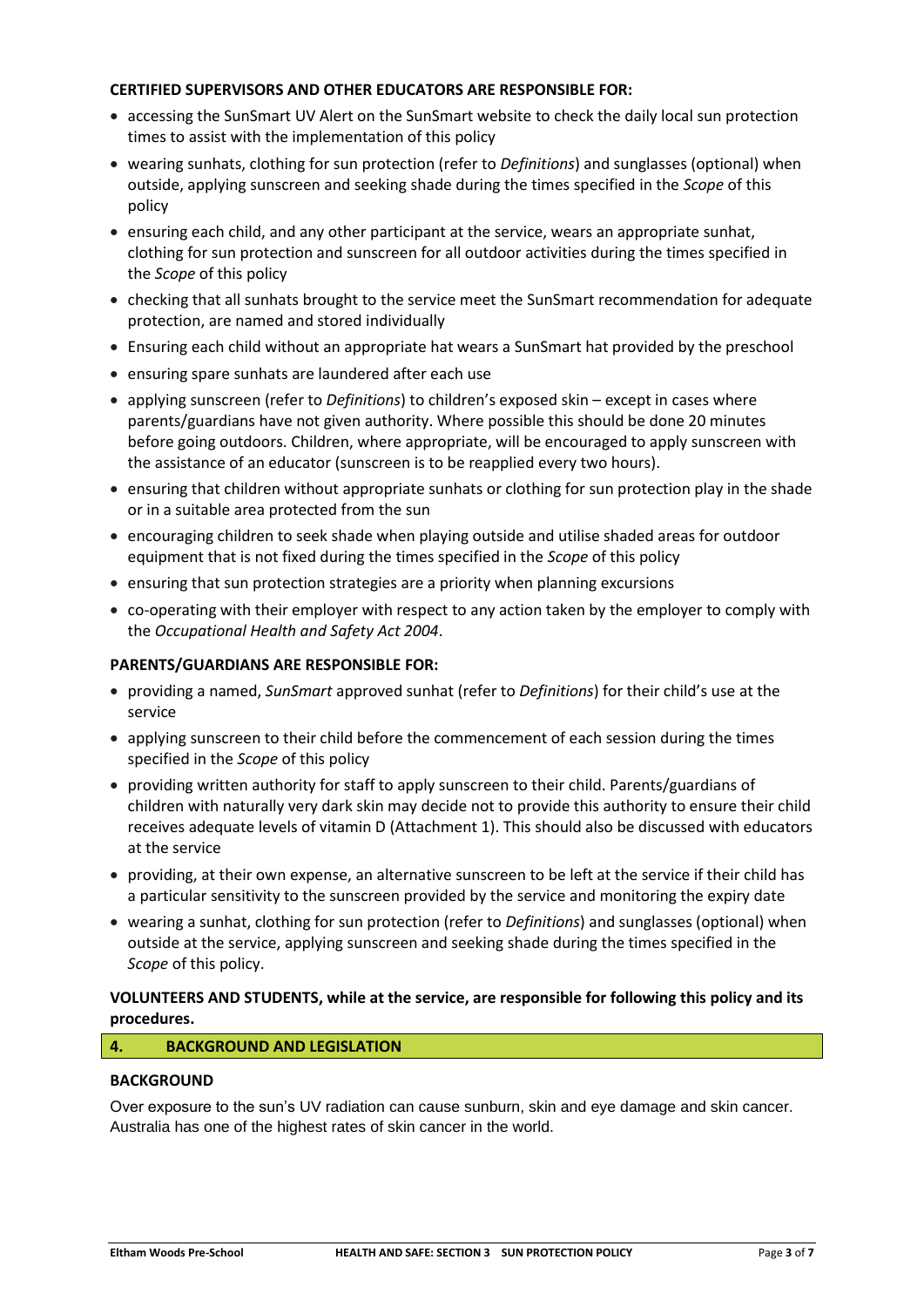Children up to four years of age are particularly vulnerable to UV damage due to lower levels of melanin and a thinner stratum corneum (the outermost layer of skin). UV damage accumulated during childhood and adolescence is associated with an increased risk of skin cancer later in life.

A combination of sun protection measures (hats, clothing, sunscreen, shade and sunglasses) is recommended whenever UV levels are three or higher during daily sun protection times (refer to *Definitions*).

It is a requirement under the Occupational Health and Safety Act 2004 that employers provide a healthy and safe environment for all persons who access the service's facilities and/or programs.

Legislation that governs the operation of approved children's services is based on the health, safety and welfare of the children and requires that children are protected from hazards and harm.

## **Legislation and standards**

Relevant legislation and standards include but are not limited to:

- *Child Wellbeing and Safety Act 2005* (Vic) (Part 2: Principles for Children)
- *Education and Care Services National Law Act 2010*: Section 167
- *Education and Care Services National Regulations 2011*: including Regulations 100, 101, 113, 114, 168(2)(a)(ii)
- *National Quality Standard,* Quality Area 2: Children's Health and Safety
	- − Standard 2.3: Each child is protected
		- − Element 2.3.2: Every reasonable precaution is taken to protect children from harm and any hazard likely to cause injury
- *Occupational Health and Safety Act 2004*

# **5. DEFINITIONS**

The terms defined in this section relate specifically to this policy. For commonly used terms e.g. Approved Provider, Nominated Supervisor, Regulatory Authority etc. refer to the *General Definitions* section of this manual.

**Clothing for sun protection:** Clothing that is loose-fitting, made from cool, densely woven fabric and covers as much skin as possible: tops with elbow-length sleeves and, if possible, collars and kneelength or longer-style shorts and skirts. Singlet tops and shoestring tops/dresses do not provide adequate protection in the sun.

**Shade:** An area sheltered from direct and indirect sun, such as a large tree, canopy or artificial cover. As recommended by Cancer Council Victoria, where possible, shade will provide a minimum of 94% protection against UV radiation.

**Sunglasses:** Sunglasses are optional. If worn, it is recommended that glasses are a close fitting, wraparound style that meet the Australian Standard 1067 (Sunglasses: Category 2, 3 or 4) and cover as much of the eye area as possible.

**Sunscreen:** SPF 30+, broad-spectrum, water-resistant sunscreen. Sunscreen should be reapplied every two hours, even when labelled 4 hours water resistance. Monitor the expiry date and store in a cool, dry place.

**SunSmart:** The name of the program conducted by Cancer Council Victoria to promote an awareness of the need to provide sun protection: [www.sunsmart.com.au](http://www.sunsmart.com.au/)

**Sunhat:** To protect the neck, ears, temples, face and nose, SunSmart recommends broad-brimmed, legionnaire or bucket-style hats. Baseball caps and visors offer little protection to the cheeks, ears and neck, and are not recommended.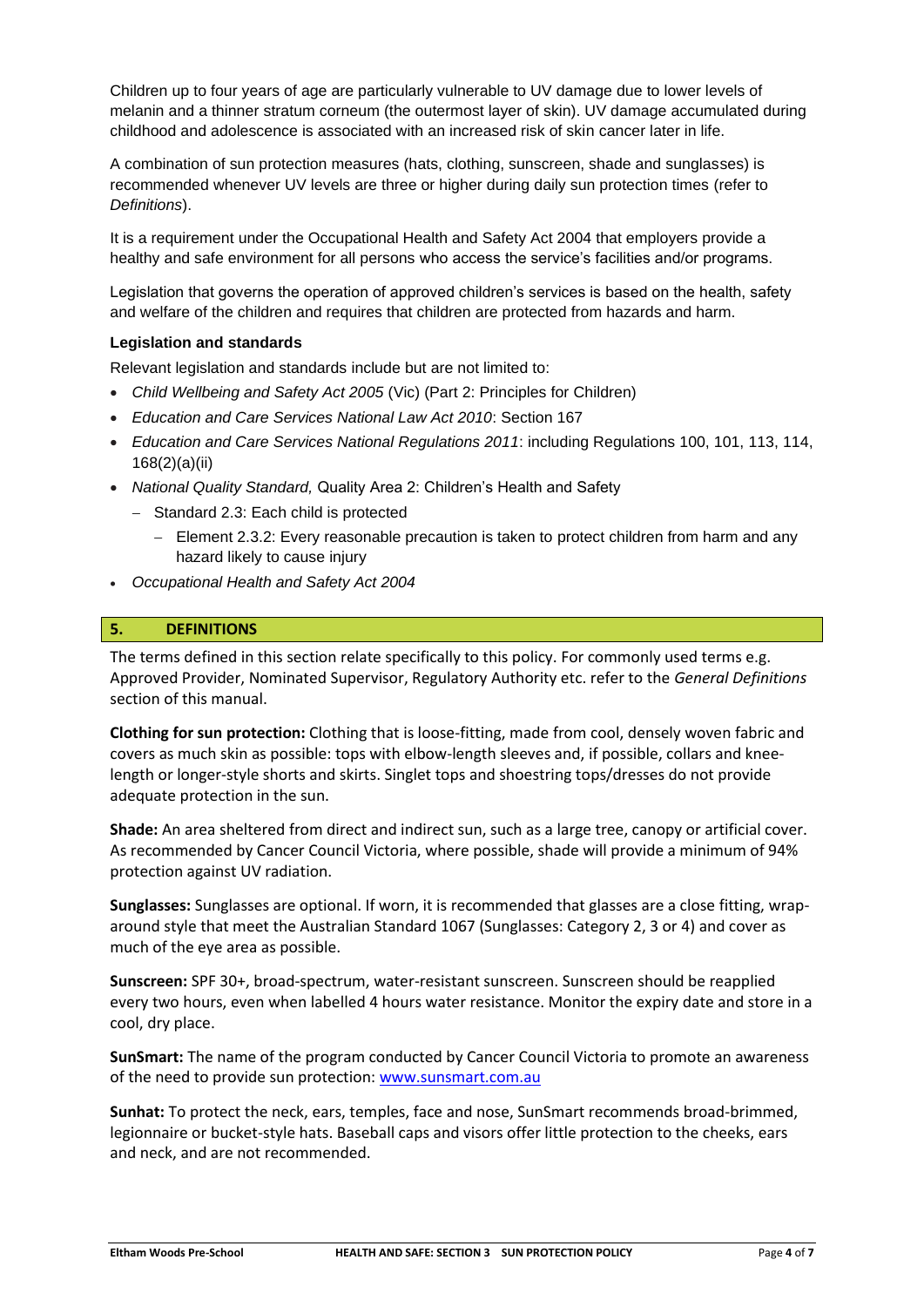## **6. SOURCES AND RELATED POLICIES**

## **SOURCES**

AS/NZS 4486.1:1997 – Playgrounds and Playground Equipment Part 1: Development, installation, inspection, maintenance and operation Shade/Sun Protection

Australian Safety and Compensation Council (ASCC) 2008, *Guidance Note for the Protection of Workers from the Ultraviolet Radiation in Sunlight 2008*

Cancer Council Australia[: www.cancer.org.au/sunsmart](http://www.cancer.org.au/sunsmart)

*Education and Care Services National Law Act 2010*

*Education and Care Services National Regulations 2011*

*National Quality Standard*, Quality Area 2: Children's Health and Safety

Standard 2.3: Each child is protected

Element 2.3.2: Every reasonable precaution is taken to protect children from harm and any hazard likely to cause injury

SunSmart[: www.sunsmart.com.au](http://www.sunsmart.com.au/)

#### **SERVICE POLICIES**

*Excursions and Service Events Policy Nutrition and Active Play Policy Occupational Health and Safety Policy Supervision of Children Policy*

## **7. EVALUATION**

In order to assess whether the values and purposes of the policy have been achieved, the Approved Provider will:

- regularly seek feedback from educators, staff, parents/guardians, children, management and all affected by the policy regarding its effectiveness
- monitor the implementation, compliance, complaints and incidents in relation to this policy
- keep the policy up to date with current legislation, research, policy and best practice
- revise the policy and procedures as part of the service's policy review cycle, or as required
- notify parents/guardians at least 14 days before making any change to this policy or its procedures.

#### **8. ATTACHMENTS**

Attachment 1: Authority for staff to administer sunscreen

#### **9. AUTHORISATION**

This policy was adopted by the Approved Provider of Eltham Woods Preschool in 2018.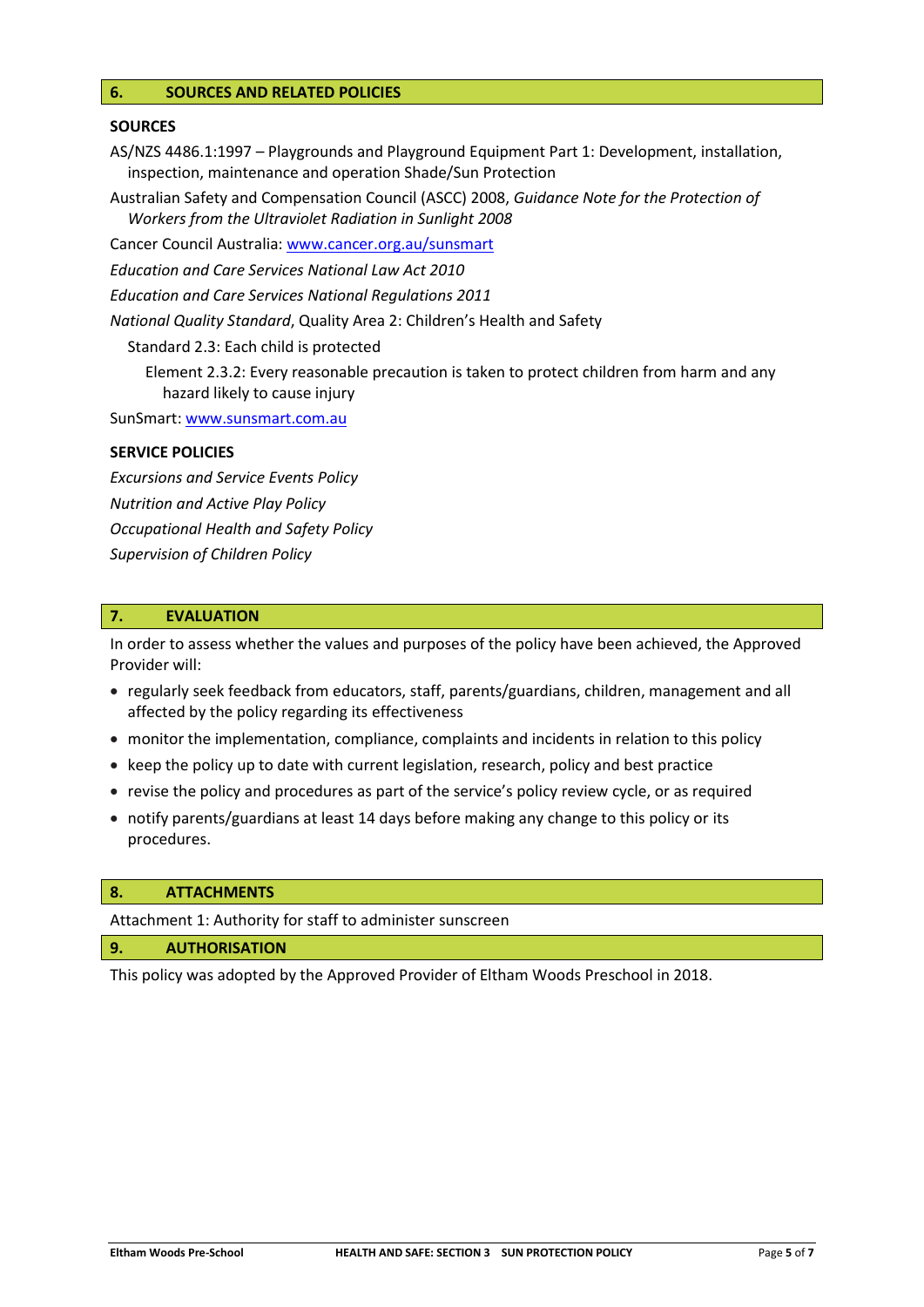# **10. POLICY CHANGE RECORD**

| Date       | <b>Revision Description</b>                                                                                                                                          | Authority                  |
|------------|----------------------------------------------------------------------------------------------------------------------------------------------------------------------|----------------------------|
| 29/8/2011  | Policy number EWPS-03 assigned                                                                                                                                       | <b>EWPS Vice President</b> |
| 22/10/2011 | Standard EWPS Policy format applied                                                                                                                                  | <b>EWPS Vice President</b> |
| 20/09/2012 | Policy number EWPS-HS-07-2 assigned                                                                                                                                  | <b>EWPS Vice President</b> |
|            | Updated in line with Education and Care Services National Law Act<br>2010; Education and Care Services National Regulations 2011;<br>and National Quality Standards. |                            |

| 2021 | <b>EWPS Committee</b> |
|------|-----------------------|
|      |                       |